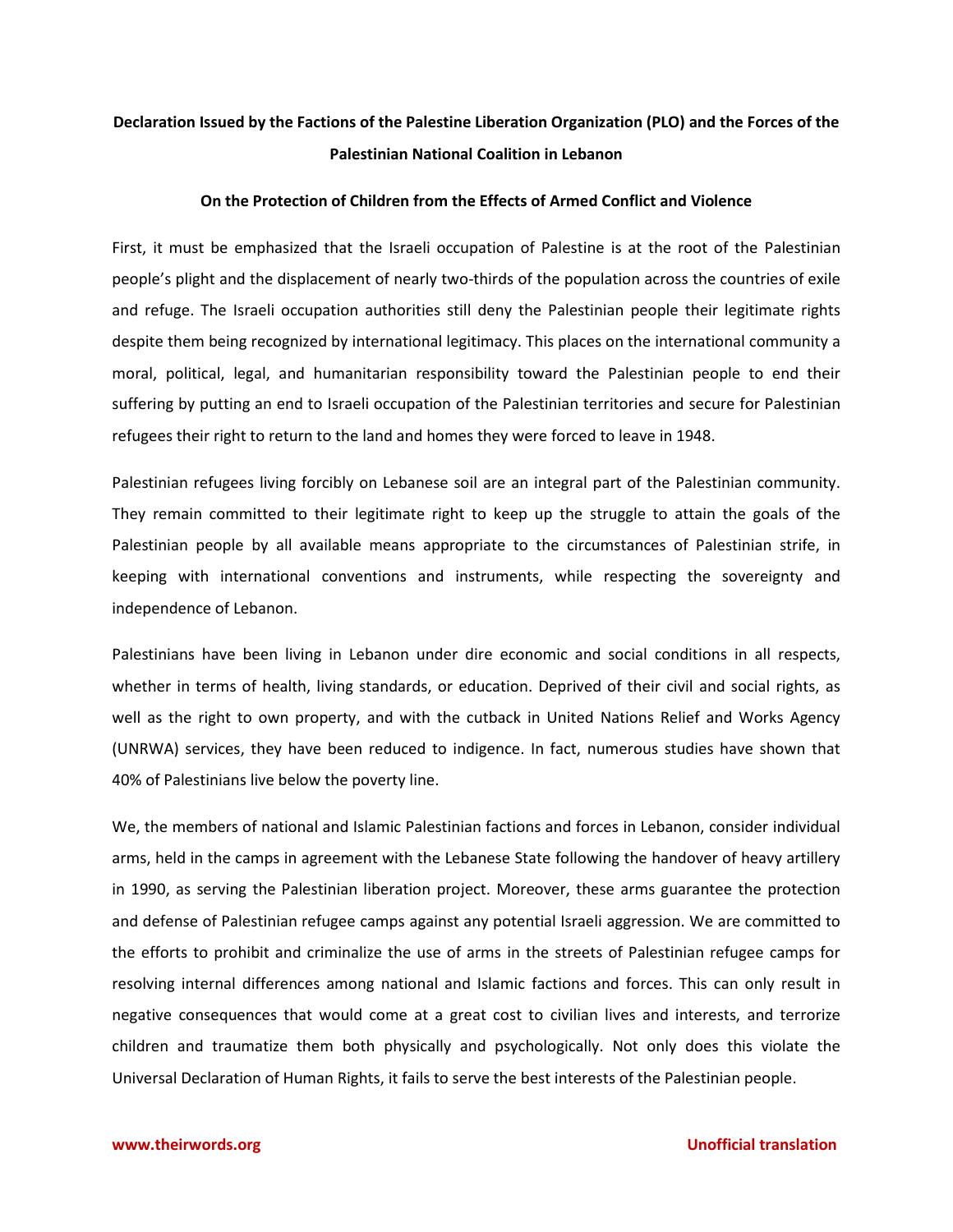Our political platforms and organizational mechanisms do not legitimize the targeting or recruitment of children in armed action. It is our conviction and belief that we, the Palestinian community, are the most adversely affected by any failure to apply international conventions on human rights, in particular those relating to the protection and safety of children in times of armed conflict. Israel is doing more than enough in this regard as it is: killing and harassing and arbitrarily detaining civilians, especially children. We, the members of national and Islamic Palestinian factions and forces, affirm our adherence and pledge our commitment to the following declaration, in alignment with and in the spirit of the National Code of Honor which national and Islamic forces in Palestine signed on May 4<sup>th</sup>, 2010, reflecting the essence of the *Deed of Commitment under Geneva Call for the Protection of Children from the Effects of Armed Conflict*:

- I. We affirm our commitment to respecting all international covenants and conventions on human rights, notably those international legal instruments that protect the lives and ensure the safety of children in situations of conflict/armed violence, especially the Geneva Convention IV, the two Protocols additional to the Geneva Conventions, the Convention on the Rights of the Child (CRC), and the Optional Protocol to the CRC on the involvement of children in armed conflict. We will strive to strengthen the rules and standards for the protection of children and to undertake all necessary measures to ensure the protection and care of children affected by armed conflict/violence.
- II. We condemn the recruitment of children in all forms of armed action, regardless of its aims. We similarly condemn the targeting of civilians and their property, of educational and health institutions, and any other public utilities in the course of armed conflict within the camps.
- III. We believe that the participation of children in armed conflict/violence constitutes a grave violation of their fundamental rights, whether as individuals or groups. It is therefore imperative to raise public awareness of children's rights, to implement legal provisions in this regard, and to promote the principle of the best interests of the child. All this requires increased awareness to end the recruitment, incitement, or involvement of children in armed conflict/violence.
- IV. We pledge to employ all practically available means to ensure that children under eighteen years of age do not directly participate in military action.
- V. We assert that the effective protection of children from the impact of armed conflict is achieved through our unconditional commitment to acknowledging that children have no part to play in armed conflict.